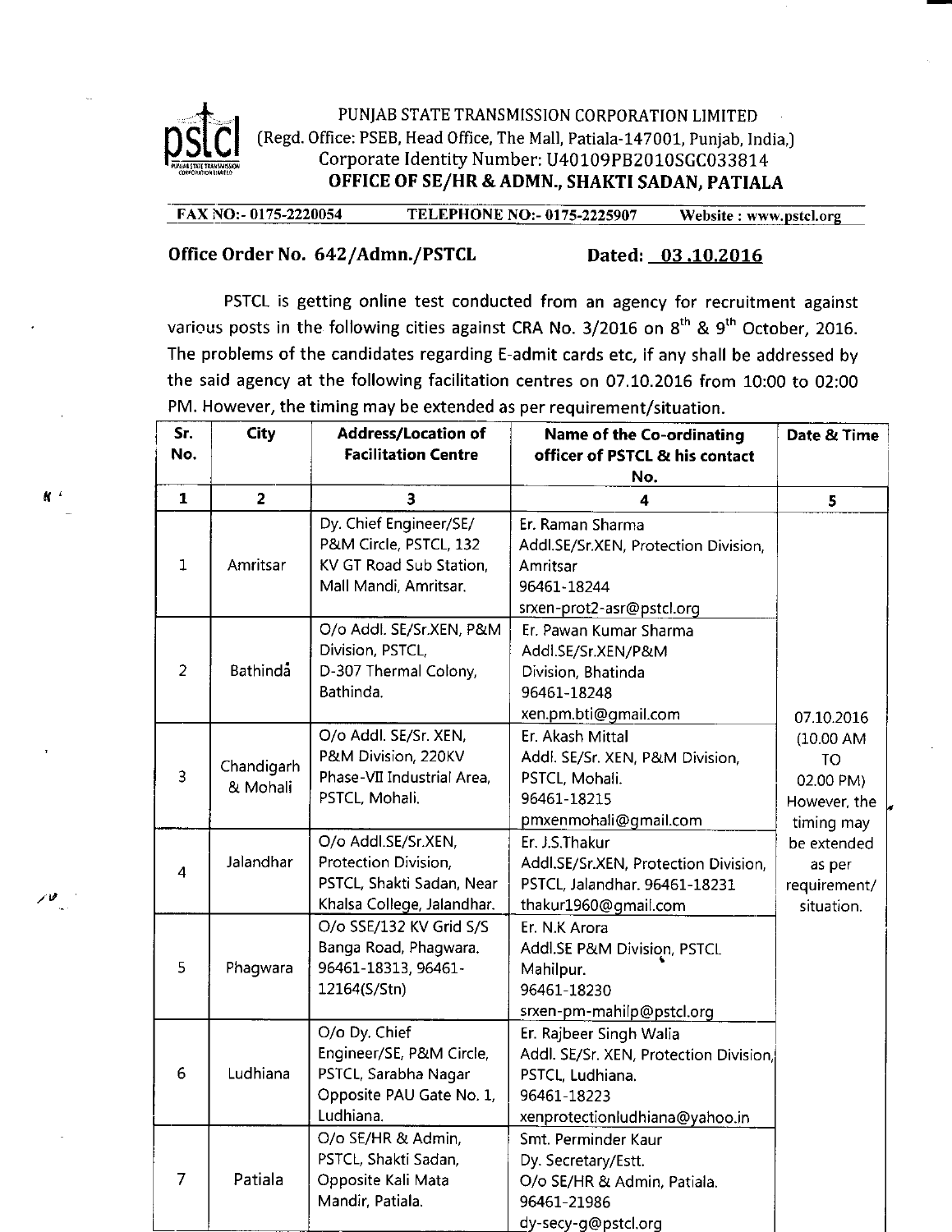| 8  | Sangrur                  | PSPCL Customer Care<br>Centre, Backside PSPCL<br>Circle Office, Sohian Road<br>Sangrur.                                | Er. Jagminder Singh<br>Addl.SE/Sr.XEN, 400 KV P&M<br>Division, Sangrur.<br>96461-24907<br>srxen-pm-dhuri@pstcl.org |                                                                                          |
|----|--------------------------|------------------------------------------------------------------------------------------------------------------------|--------------------------------------------------------------------------------------------------------------------|------------------------------------------------------------------------------------------|
| 9  | Malout                   | O/o SSE/, 132 KV Grid S/S<br>Bathinda Road (Grid S/s<br>Control Room), Malout.<br>96461-15830, 96461-<br>12250 (S/Stn) | Er. Ajaib Singh<br>Addl. SE/Sr. XEN/P&M Division,<br>PSTCL, Malout.<br>96461-01806<br>xenpmmalout@gmail.com        | 07.10.2016<br>(10.00 A)<br>TO<br>02.00 PM).<br>However, the<br>timing may<br>be extended |
| 10 | Pathankot                | O/o SSE/, 132 KV Grid S/S<br>Dhangu Road, Pathankot.<br>96461-02414, 96461-<br>1231(S/Stn)                             | Er. Pardeep Kumar<br>Addl. SE/Sr. XEN, P&M Division,<br>PSTCL, Sarna.<br>96461-18237<br>srxen-pm-sarna@pstcl.org   |                                                                                          |
| 11 | Roop<br>Nagar<br>(Ropar) | O/o SSE/132 KV Grid S/S,<br>GT.<br>Road, Near<br>Police<br>Lines Ropar.<br>96461-18267,<br>96461-<br>12180 (S/Stn)     | Er. Surinder Pal<br>Addl.SE/Sr.XEN/P&M Division,<br>PSTCL, Ropar<br>96461-18212<br>sr-xen-pm-ropar@pstcl.org       | as per<br>requirement/<br>situation.                                                     |

The officers mentioned in column No. 4 of the above table shall help the recruitment agency to set-up the facilitation centre and shall extend any other reasonable help to them as well as to the candidates.

This issues with the approval of competent authority

 $\bigcup_{\gamma\in\mathcal{N}^*}$ 

Deputy Secy./Estt., PSTCL, Patiala.

## Endst.No. 11712/33 / Admn./PSTCL Dated: 03.10.2016

Copy of the above is forwarded to the following for information and necessary action:-

- 1. PS to Director/Administration, PSTCL, Patiala;
- 2. All EIC/CE, PSTCL, pariala.
- 3. Dy.CEs/lT, PSTCL, patiala; <sup>t</sup>
- 4. Dy. CE/SE, P&M Circle, PSTCL, Sarabha Nagar Opposite PAU Gate No. 1, Ludhiana.<br>5. SE/HR & Admin, PSTCL, Shakti Sadan, Opposite Kali Mata Mandir, Patiala.<br>6. SE/P&M Circle, PSTCL, 132 KV GT Road Sub Station, Mall Mandi,
- 
- 
- 
- 8. Dy.Secy./General, PSTCL, Patiala;
- 9. Addl.SE/Sr.Xen, P&M Division, PSTCL, D-307 Thermal Colony, Bathinda.
- 10. Addl. SE/Sr. XEN, P&M Division, 220KV Phase-VII Industrial Area, PSTCL, Mohali. 11. Add.SE/Sr.XEN, Protection Division, PSTCL, Shakti Sadan, Near Khalsa College, Jalandhar.
- 12. Addl.SE/Sr.Xen, Protection Division, Amritsar.
- 13. Addl. SE/Sr.Xen,P&M Division, pSTCL, Mahilpur.
- 14. Addl. SE/Sr.Xen, protection Division, pSTCL, Ludhiana.